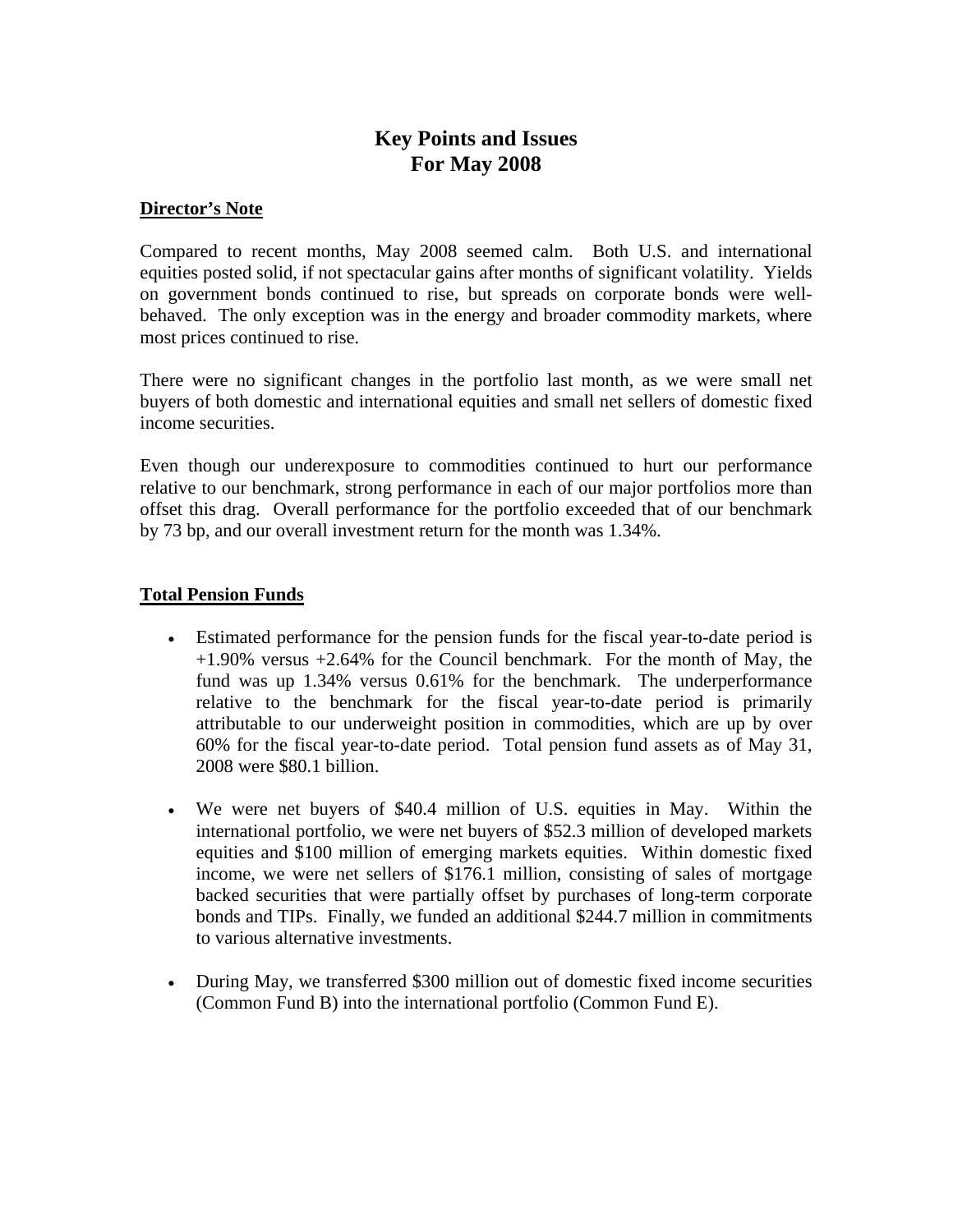# **Domestic Equity**

- Performance for Common Pension Fund A for May was 2.50% versus 1.73% for the S&P 1500 Index, the benchmark for the domestic equity portfolio. For the fiscal year-to-date period, Common Pension Fund A returned -2.37% versus -4.86% for the benchmark. Our outperformance in May was widespread throughout the portfolio. As with last month, our underweight exposure to GE and our large exposure to several wireless tower operators (e.g., Crown Castle, American Tower) were among the contributors to our outperformance. For the fiscal year-to-date period, our underexposure to financial stocks is the major contributor to our outperformance.
- As stated above, net purchases of equities within Common Pension Fund A during May were \$40.4 million. Purchases for the month were concentrated in the financial and consumer discretionary sectors. Major names that were bought in these sectors were National City (\$50 million), Viacom (\$38.6 million), Dish Network (\$31.5 million), SLM Corp. (\$27.9 million), Kohls (\$26.7 million) and Best Buy (\$26.4 million). Sales were concentrated in the consumer staples and technology sectors. The major names that were sold include Cisco (\$52.8million), Pepsico (\$40.4 million) and Anheuser Busch (\$20.7 million).
- There was no activity with respect to our put option hedges during May. We continue to have puts that hedge roughly \$1.2 billion of our overall U.S. equity market, and \$180 million of our exposure to U.S. financial services stocks.

# **Domestic Fixed Income**

- Performance for Common Pension Fund B for May was -0.74% versus -1.91% for the Lehman Long Government/Credit Index, the new benchmark for the domestic fixed income portfolio. For the fiscal year-to-date period, Common Pension Fund B was up 9.00% versus 6.30% for the benchmark. Please note that the Common Fund B performance numbers include our TIPs portfolio, which does improve our comparison with the index somewhat for the fiscal year-to-date period. The duration of Common Pension Fund B (excluding TIPs) was 9.70 years as of May 31, 2008, versus 11.15 years for the Lehman Long U.S. Government/Credit Index.
- We had net sales of approximately \$176.1 million in domestic fixed income securities in May. The net number includes purchases of \$811.6 million (primarily long-term corporate bonds, TIPs and a handful of municipal auctionrate securities), offset by sales of \$987.8 million in mortgage backed securities, municipal auction-rate securities and several short-term U.S. agencies and corporates. Major names that were purchased include AT&T, American Express, Pepsico and United Technologies. Net purchases of TIPs were \$217.9 million. Of the total sales for the month, \$387.5 million consisted of 30-year Freddie Mac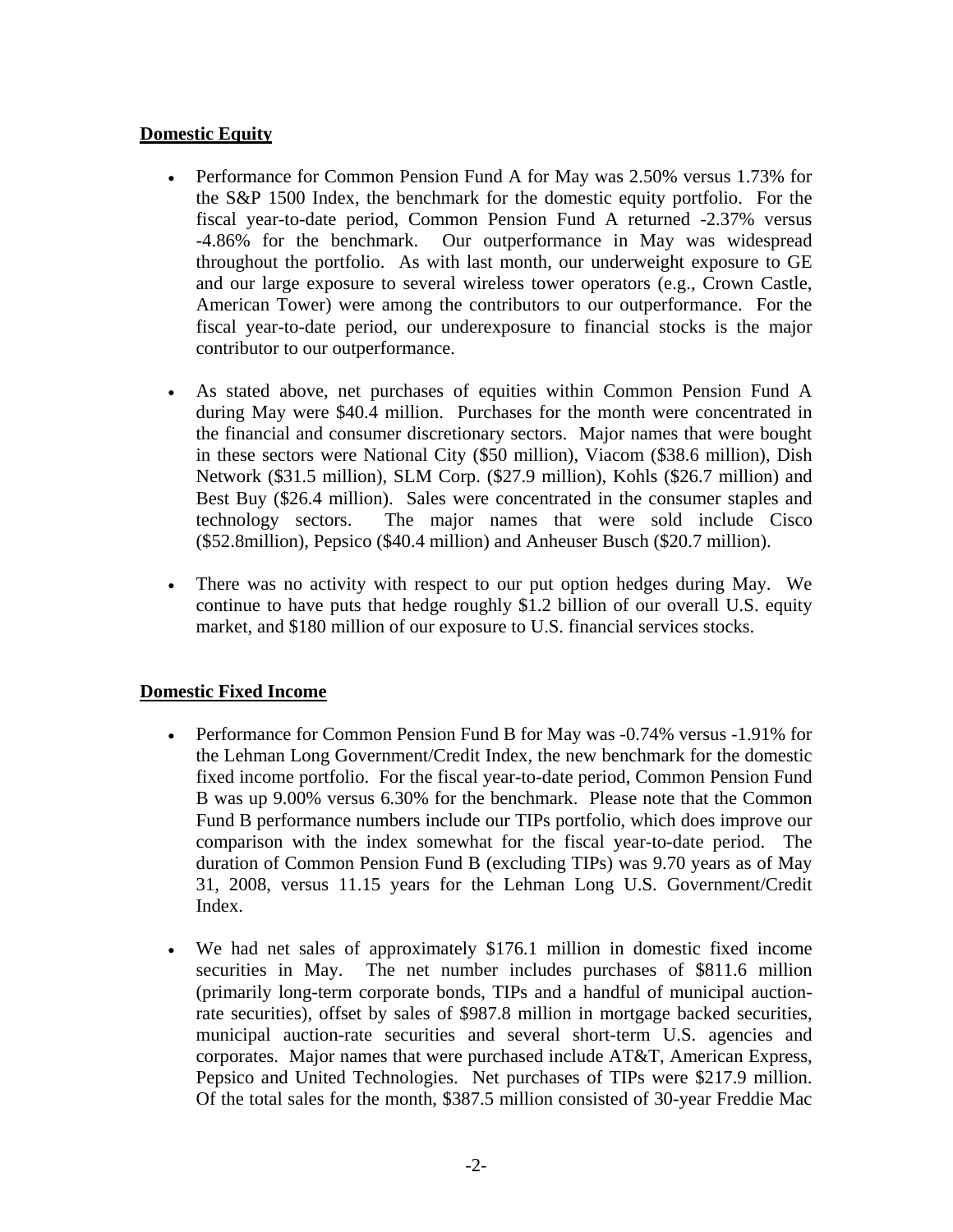MBS, \$214.8 million were short-term CMOs backed by agency collateral, and the remainder were short-term corporate bonds and municipal auction rate securities.

• As of May 31, 2008, our portfolio of municipal auction-rate securities was down to \$108.5 million; at its peak in April, this portfolio's value had exceeded \$200 million. While we still monitor the market to find opportunities, the technical dislocations that created abnormal value in this market have started to subside.

# **International Equity/Fixed Income**

- The equity portion of Common Pension Fund D returned 2.83% in May versus a 0.49% return for the MSCI EAFE Index ex-Prohibited, the new benchmark for the international portfolio, which is calculated by the Division and excludes those names deemed ineligible for investment under the State's Sudan and Iran Divestment Laws. For the fiscal year-to-date period, the portfolio was down -1.12% versus -3.49% for the benchmark.
- We were net buyers of \$52.3 million in international developed markets equities in April. The major activity was in the utility sector (where we were buyers of \$203.2 million), the consumer staples sector (where we sold \$112.6 million) and the financial sector (net sellers of \$118.4 million). The major names purchased in the utility sector were Scottish and Southern, Enagas, National Grid and Suez. Within consumer staples, we sold Diageo, Pernod-Ricard, Danisco and Ebro Puleva. Within the financials, we were sellers of Banco Santander and Enskilda. (\$87.7 million), Groupe Danone (\$67.2 million) and Diageo (\$44.8 million).
- Within emerging markets we continue to transition the portfolio to our four external managers. During May, we transferred an additional \$100 million to our externally-managed portfolio. The total market value of the emerging markets equity portfolio is \$1.1 billion.
- We transferred roughly \$750 million out of short-term Euro-denominated bills into short-term JGBs. Given our significant underexposure to the Japanese equity market, we wished to minimize the currency risk associated with our mismatch relative to the benchmark.

# **Alternatives**

• During April, we funded \$244.7 million of commitments to alternative investments, including an additional \$64 million to BlackRock Credit Investors, \$17.5 million to Centerbridge and \$17.1 million to MacFarlane Urban Real Estate Fund.